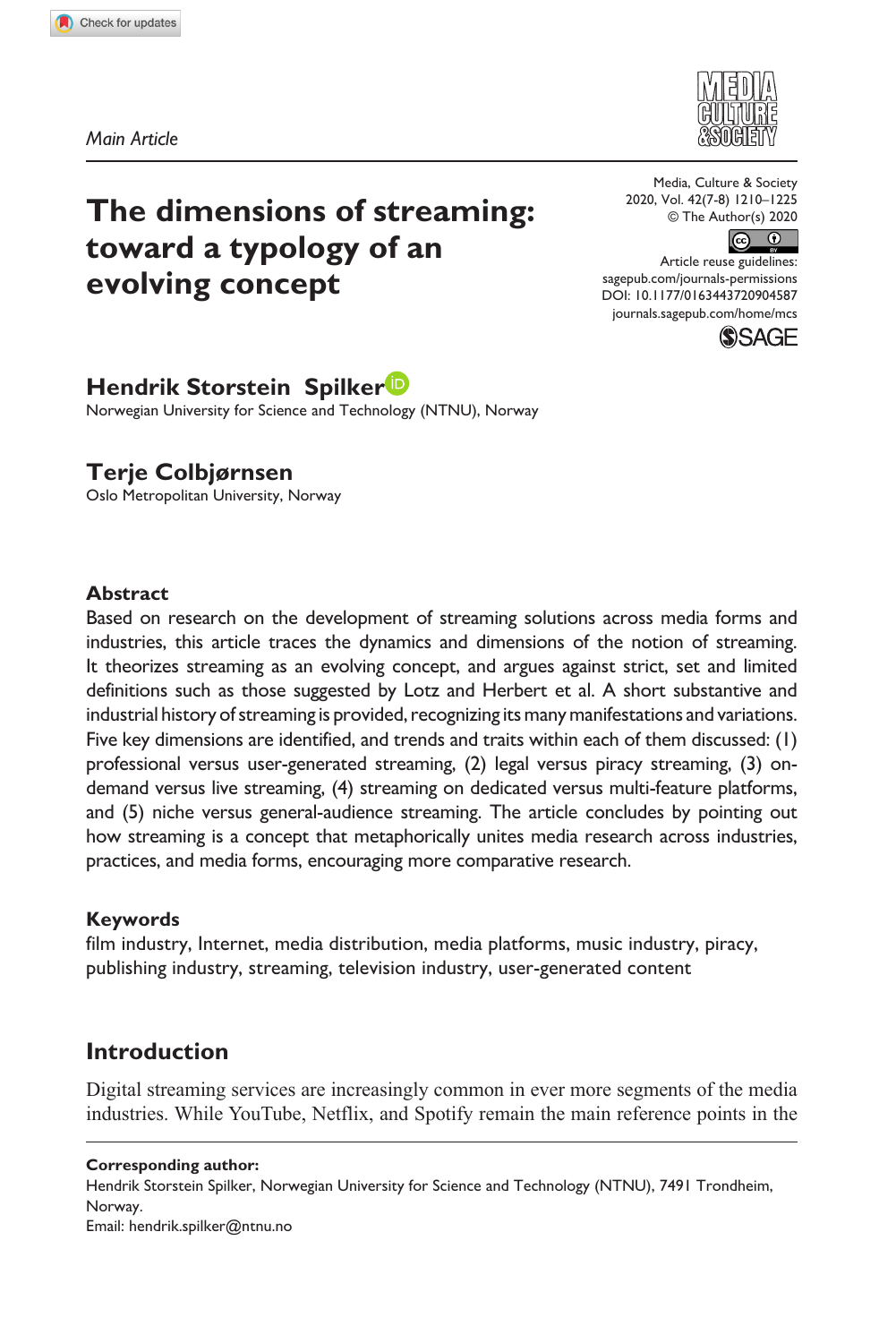streaming discourse, a number of services have appeared – and disappeared – making for a rich, complex, and dynamic landscape of services that apply some version of the streaming model. At its core, streaming seems to signify a limitless way of distributing and consuming media content. Corporate representatives and Internet activists alike underline what they argue is the transformative or disruptive nature of streaming. However, despite the wide usage of the concept across media sectors, the majority of research on the phenomenon has been confined to *one* type of content (music or video or books) and *one* type of industry (the music industry or the television industry or the film industry) (see, for example, Dixon, 2013; Johansson et al., 2018; Lobato, 2019). Furthermore, the scholarly literature has usually only dealt with the contrasts within *one* dimension of the streaming phenomenon (e.g. live versus on-demand streaming – for example, Taylor, 2018; or streaming of professional versus user-generated content – for example, Burgess and Green, 2018). In this article, in contrast, we aim to develop a multi-layered typology that stretches across the multiple manifestations and many dimensions of streaming.

If we start at a purely technical level, it is possible to define streaming – as it is commonly used in relation to Internet and new media services – as the transmission and retrieval of digital content that is stored and processed on a remote server. Contrary to downloading, the content is only temporarily retained in the cache, not permanently stored on the hard drive of the user's device. Furthermore, we need to specify that the transmission takes place through digital networks based on TCP/IP, the underlying core protocol for *all* Internet transmission. The basic principle of TCP/IP is known as 'packet switching', which means that content is not transferred as steady, continuous streams (even in the case of 'streaming content') on open, uninterrupted lines (like traditional broadcasting or telephony), but in small, sequential packets of data that are sealed and reopened (like traditional letters). We have probably all experienced the downside of this solution: streams that lag and buffer and halt and freeze when we least want them to. However, while traditional broadcasting technology, for example, may literally offer more continuous streams, and a book on paper may provide a more comfortable reading experience, the principle of packet switching accounts for other affordances that have contributed to the popularity of Internet-based streaming solutions: the possibility for time-shifting and on-demand retrieval, access to vast libraries of content and limitless number of channels, and the use of multiple devices for retrieval.

As a concept, streaming has been in common usage in relation to data traffic and network distribution since at least the 1980s – but it is only in the last decade that it has moved to the center stage of contemporary Internet and media discourse. It is exactly this movement, and its various manifestations, that is our concern in this article. To understand that, we need to move beyond a purely technical definition of streaming and look into the ways streaming has been embedded in and constitutes part of various sociotechnical assemblages.

There have only been a few earlier attempts at theorizing streaming comparatively. However, our approach differs in significant respects from these. Lotz (2017) restricts her definition of Internet-distributed television to 'long-form content most similar to that recognizable as "television"' (e.g. Netflix, Hulu, HBO Now) and leaves unconsidered 'the parallel industry developing around what began as user- and amateur-generated content' (e.g. YouTube) (pp. 8–10). A similar perspective is taken by Herbert et al. (2018) in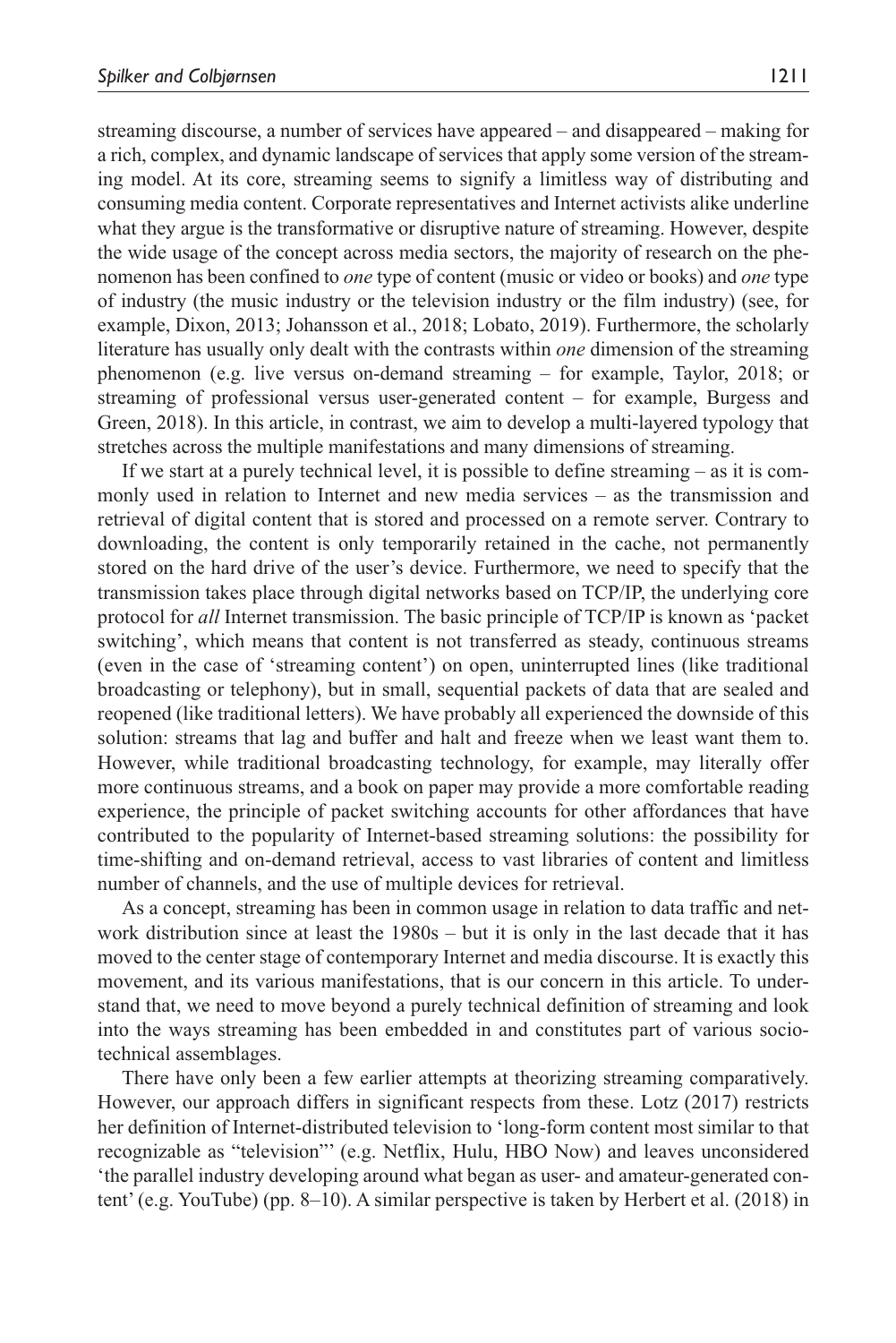their analysis of streaming in the film, television, and music industries. While these may be sensible approaches in order to dive deep into certain forms of streaming taking place within the confines of an industry, the strategy runs the risk of missing out important dynamics and developments. As Cunningham and Craig (2019) point out, streaming on social media platforms like YouTube or through informal channels may constitute 'a more radical *cultural* and *content* challenge to established media' (p. IV, emphasis in original). In effect, an industry-centric approach may stabilize a notion of what streaming is in a field where the strategies and practices of the parties involved are rapidly evolving and shifting (c.f. also Lobato, 2019). Thus, in this article we take a contrasting approach, not searching for a strict definition, but instead seeking to unfold the streaming concept by trying to identify the key dimensions of streaming in its many manifestations and variations.

Part of the rationale for this approach is that streaming technologies are not closed off as technological systems: Markets are still immature, and solutions are yet open to evolve. Using a concept from Science and Technology studies, we may say that streaming services are still open to 'interpretative flexibility' (Pinch and Bijker, 2012: 21). In order to capture both characteristics that can hold the streaming concept together, while simultaneously avoiding pinning down our object of study, our analysis results in a set of five dimensions. We suggest that these dimensions need to be taken into account for a comprehensive understanding of how streaming practices and services have developed and continue to influence the media and culture industries. Each of the five dimensions does not apply to the same degree in each industry or for each service, but together they constitute a 'space of possibilities' (Csikszentmihalyi et al., 2018) in which the streaming phenomena play out.

We will start by offering a short history of how streaming gradually has affected and become part of the different media industries. Then we will look at the various ways in which the concept manifests itself in contemporary media discourses, the user practices with which it has become entangled, the business models to which it has given rise, and the sorts of content that feed into  $it - in$  short, what we call the dimensions of streaming. We conclude by pointing out some current traits and trends within these and important areas for further scholarly engagement.

### **A short substantive and industrial history of audio, video, and text streaming**

In this section, we will provide a short history of audio, video, and text streaming as it has developed in and around the media industries. The first uses of the term 'streaming' in relation to computing probably dates back to the 1970s, and, as mentioned, the term was in common usage from the 1980s. At that time, streaming had primarily a local designation, for example, that you could watch while recording on the same computer or transmit data in a local network. The wide area networks at the time had neither the capacity nor the protocols to allow for true-time transmission of anything but pure text.

The first long distance audio streaming event in history probably took place in 1991 (Spilker and Hoier, 2013). Throughout the 1990s, audio streaming technology developed rapidly. The first media industry to be affected by Internet streaming was the radio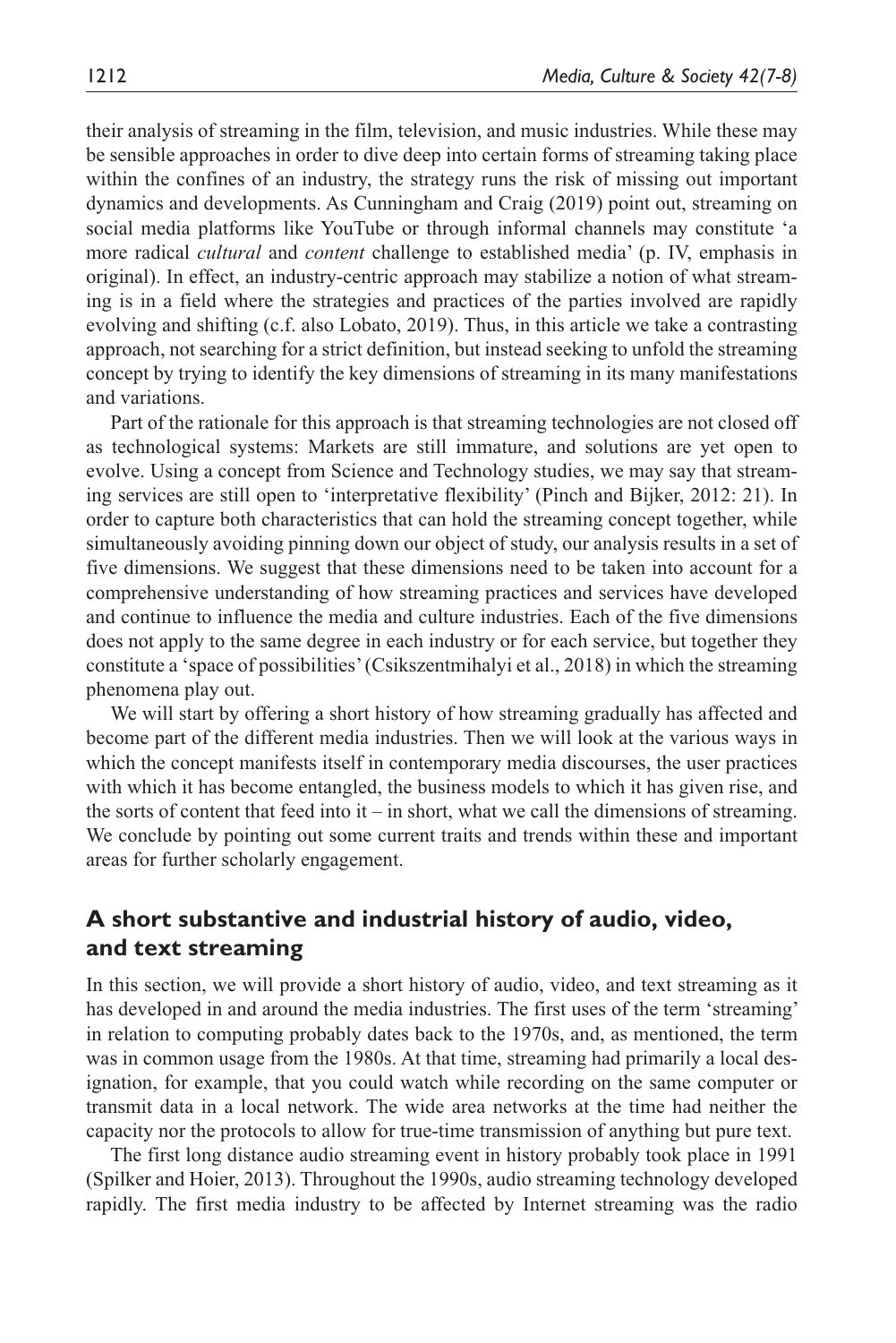industry. In the late 1990s and beginning of the 2000s, more and more established radio stations started to offer their ordinary broadcasts also through Internet, a popular service among diasporas. This was usually done as a low-budget add-on without any separate business plan, just a repurposing of the broadcasts (same shows, same time, with the same ads, etc.). Pure Internet radio stations also started to pop up, often devoted to politically progressive content or alternative cultural expressions (Atton, 2004).

The next industry to be affected, was the music industry. Some Internet music radio stations began to develop selectable options, whereby the listener was given the opportunity to choose music according to genre or playlists. Effectively, these stations were on their way from being radio stations to becoming on-demand music streaming services (Morris, 2015). Eventually, solutions that gave users even greater opportunities for selfcuration appeared, such as Rhapsody and LastFM (Mulligan, 2016). However, while Internet radio channels were allowed to operate through extensions of their broadcast license agreements, the early music streaming services operated in a more unclear and complex legal landscape and often encountered limitations and resistance from the established music industry.

Throughout the 2000s, it was not streaming, but file-sharing that was the big headache for the music industry. Therefore, the first venture into digital music that had the collective support of the record industry, was the establishment of Apple's legal download service iTunes in 2003. However, even if the iTunes Store experienced a steady growth throughout the 2000s, it did not make up for the decline in CD sales, and illegal downloading grew even more, while video streaming services based on user-generated content (UGC) such as MySpace and YouTube also became important players in the music field. The ground was laid bare for other types of initiatives (Mulligan, 2016; Spilker, 2018). The launch of Spotify in 2008 was the decisive moment of the streaming overturn in music; later followed Tidal, Apple Music, YouTube Music, and more. In the Scandinavian countries, streaming now accounts for more than 80% of music revenues, and in 2016, it had become the most important revenue source worldwide (Nordgård, 2016, 2018).

While transmission of sound through streaming media protocols demanded comparatively little broadband width, video streaming posed a bigger challenge. Early initiatives such as WebTV and interactive TV (iTV) provided glimpses of what was to come but were ultimately fruitless. With the extension of broadband connections and more efficient file compression technologies and transfer protocols, video streaming became a viable option on the Internet, starting small scale in the mid-1990s. Much like the music industry, however, the field was still dominated by download-only services and sales of physical copies in the form of DVDs. Another similarity was the prevalence of piracy and peer-to-peer services (Smith and Telang, 2016).

Technological hurdles for video streaming were mostly overcome with the introduction of so-called adaptive streaming, making the quality of streams increasingly more reliable. The porn industry was early to drive new innovations and solutions in this field (Keilty, 2018). However, the most significant breakthrough for video streaming came in 2005, when YouTube was launched. YouTube quickly became one of the most trafficked web sites and remains by far the largest video streaming service. YouTube is now much more than a portal for amateur videos, but despite the wealth of professionally produced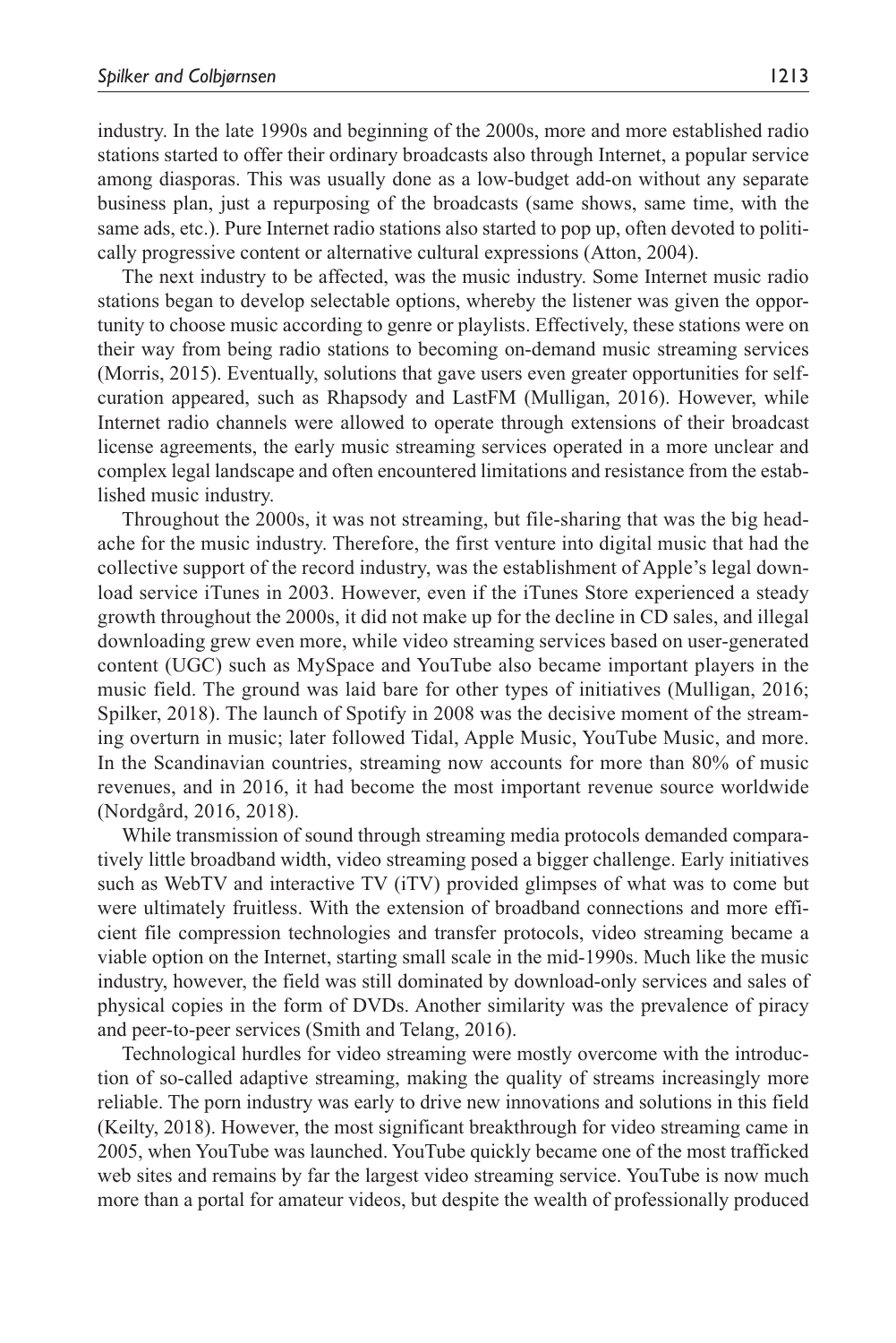content on the site, it still occupies an outsider role vis-à-vis the film and television industries (Burgess and Green, 2018; Herbert et al., 2018).

From a television industry perspective, the advent of streaming can be seen as part of a shift that has been termed the post-network, or post-TV, era (Strangelove, 2015). While the picture is different from country to country, the overall tendency is for traditional cable operators and domestic broadcasters to be challenged by services that rely on Internet-enabled distribution models (Lotz, 2018). Netflix is the paramount example of such industry disruptors, starting out in 1997 as a DVD rental business and turning into a streaming service in 2007. Netflix's business model differed from YouTube in two respects: First, it was a paid subscription service, and second, it offered access (only) to catalogs of professionally produced TV-series and films.

While Netflix remains a common reference point, it is in fact just one of many services providing streaming solutions for video. According to Herbert et al. (2018), by 2015 there were nearly 100 different streaming services in the United States alone. Hulu, HBO, and Amazon Prime are the best known of these, but there exists a plethora of niche services and services operating on the fringes that constitutes an important part of the current streaming landscape. In later years, live streaming – spearheaded by Twitch – has become 'the next big frontier of streaming' (Sanson and Steirer, 2019).

The case of Twitch indicates how streaming has entered the gaming industry (Johnson and Woodcock, 2018). In this section of the media industries, streaming solutions are split between platforms for live streaming of gameplay, such as Twitch, and services which offer games under the subscription model, such as Playstation Now, Xbox Game Pass, and Google Stadia (launches November 2019).

Finally, digitization has opened up for innovative streaming solutions for text-based media such as books, newspapers, and magazines as well. Especially for the case of digital books, there are a range of similarities and overlaps with other streaming media. The business models and distribution practices are quite similar, and there are both similarities and differences in the technical solutions developed for digital text compared to audio, video, and multimedia. The subscription model is much used for books, and has also been applied to digital items, such as when O'Reilly Media in 2000 launched Safari Books, a subscription service for, among other things, ebooks.

However, the rise of mass-marketed streaming services for digital books, including ebooks and audio books, is more recent. The launch of the US-based Scribd in 2007, a subscription service which features ebooks, audio books, comic books, and UGC (i.e. self-published works), is a landmark. Swedish Storytel (est. 2005 under the name Bokilur) is another early mover that has been particularly expansive in recent years, acquiring and partnering with existing publishers and retailers in many European markets. Today, the most important global player is Amazon, which launched its Kindle Unlimited in 2014. The increasing popularity of audio books has seen hybrid services offering both text-based and audio-based titles, concentrate on the latter. Digital books in audio format delivered as streaming bears a clear resemblance to music streaming. Thus, it is unsurprising that both Spotify and Soundcloud have expanded to include 'talking books' – a clear illustration of the hybridity, overlaps and evolving practices in the field. However, the streaming book markets are still quite fragmented, both along national and linguistic dividing lines and along different types of content (Colbjornsen, 2012).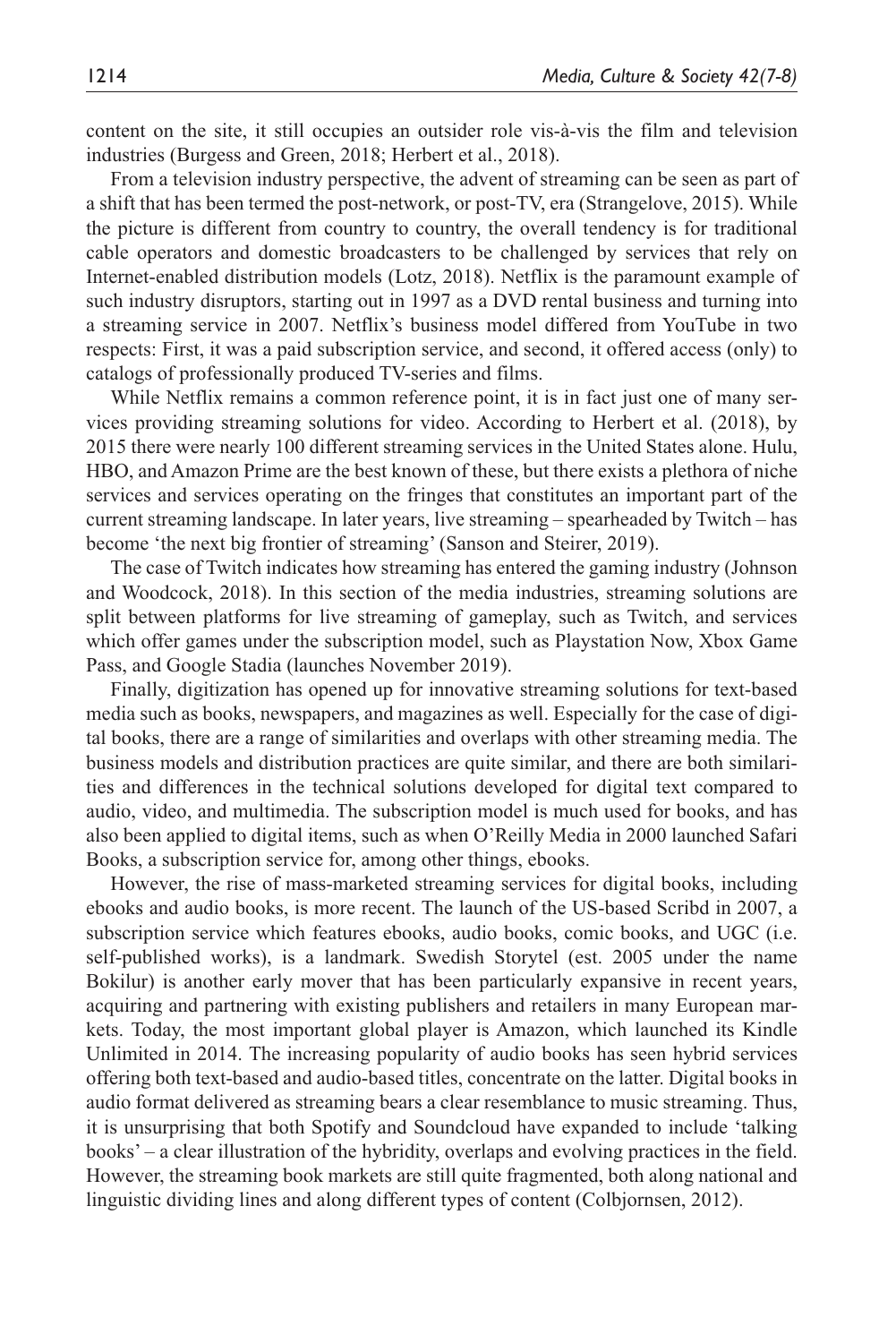Seen together, this brief, historical, cross-industrial review shows how the introduction of streaming solutions has led to significant transformations in the distribution of all kinds of media content (audio, video, text, multimedia). We can sum up our findings so far in three points:

- Streaming has moved from the periphery to the center of Internet development.
- Streaming has affected all traditional media industries.
- Streaming solutions come in a multitude of variants.

In the next section, we will take a closer look at these different variants, trying to delineate the central dimensions along which they are dispersed.

## **The dimensions of streaming**

As stated in the 'Introduction' section, our aim in this article is to move beyond a purely technical definition of streaming and investigate the various forms of streaming that one can find in the contemporary media field. We have identified five dimensions that we will argue are key in relation to the evolution of streaming:

- 1. Professional versus user-generated streaming
- 2. Legal versus piracy streaming
- 3. On-demand versus live streaming
- 4. Streaming on focused versus multi-purpose platforms
- 5. Niche audience versus general-audience streaming

In the following sections, we will discuss the dynamics within each of these dimensions.

### *Professional versus user-generated streaming*

There exists a marked distinction between streaming platforms that have based their business idea on the distribution of professionally produced content (either self-developed such as television channel based services like HBO Now or third-party platforms such as Netflix and Spotify) and platforms that have been based on the idea of giving users the possibility to and easy means for broadcasting their own content (such as YouTube, Twitch, and Soundcloud). As we have seen, Lotz (2017) and Herbert et al. (2018) have even suggested that these two types are so different that they should be treated as separate phenomena. However, then we would miss out on some of the central movements and transformations within the field, not least convergences between services devoted to professional and UGC.

Undoubtedly, it was the advent of YouTube and the phenomenon of UGC that moved streaming to the center of Internet and media development. Burgess and Green (2018) point out how YouTube built on the legacy of community-based sharing sites for amateur videos and that the platform's initial success was based on its ability to cater to the interests of its users. However, YouTube has from the outset also been open to more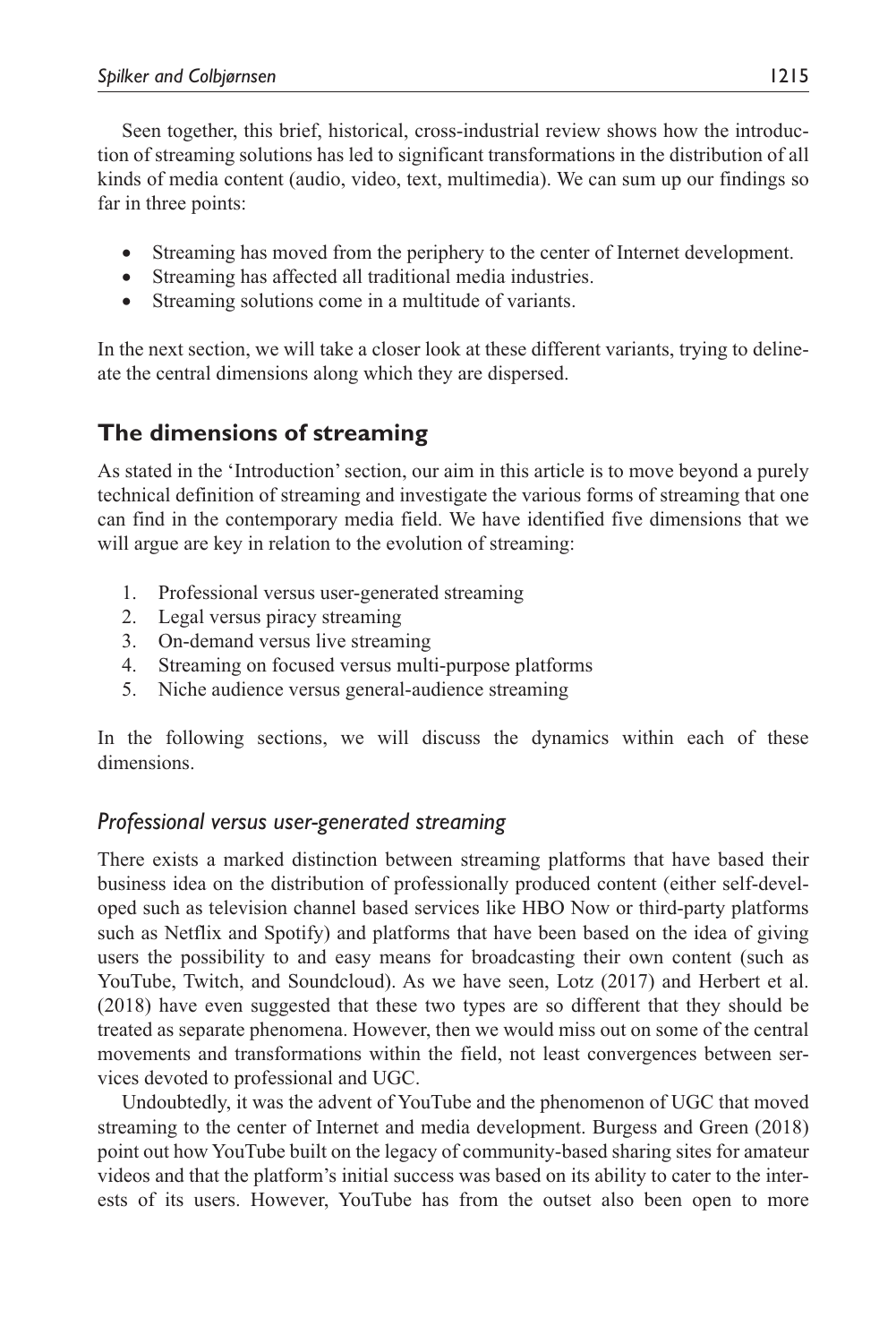professional types of content: 'There have always been two simultaneously operating YouTubes: one oriented towards professional production [...] and one [...] providing a platform for everyday expression, vernacular creativity, and community formation' (Burgess and Green, 2018: 12). A related double-sidedness exists with Amazon's book streaming platform Kindle Unlimited (KU), which provides a portal for self-published material alongside titles from established publishing houses and high-profile authors.

It is worth noting that catering for UGC has always had a commercial side – for YouTube, for Twitch, for Amazon, for Soundcloud, and most other examples of platforms open for this type of content, whether commercialization has taken place through exposure to advertisements, subscriptions, sales of gear, or other types of micro transactions. Furthermore, there is a noticeable trend that these platforms tend to become more commercialized over time – or maybe we should rather talk about an overall trend toward intensified commercialization and professionalization within the streaming space.

This move toward professionalization and commercialization has taken many forms. First, platforms open for UGC have increasingly invested in professionally produced content, for example, deals with eSport organizers in the case of Twitch or official music video brokers in the case of YouTube. Second, we have witnessed a professionalization of amateur content according to purely commercial criteria (likes and followers), through an advanced patronage system giving 'partner' or 'star' status to the (few) most popular content creators. Third, the design of the platforms has been subject to streamlining to offer 'better' usability while 'non-fitting' content has been blocked or marginalized through various forms of moderation (see for example, Gillespie, 2010 for a telling illustration of the marginalization of soft-porn on YouTube). Fourth, there has been an increased employment of algorithms favoring popular and paid-for content. And fifthly, the platforms have introduced 'premium' subscriptions such as Twitch Prime, YouTube Premium, and YouTube Music, giving users ad-free experiences and access to exclusive content.

While the move 'upstream' toward professionalization undoubtedly has been the dominant trend, examples of 'downstream' movements can also be found. Spotify was from the start a pretty 'sealed' platform, offering only music delivered through their deals with established record companies. Later, they lowered (somewhat) the barriers for amateur and independent artists to upload their own music (Eriksson et al., 2019). Overall, we might conclude that there exists a division of labor both within and between platforms when it comes to user-generated versus professional content. However, it is a dynamic division, and the entanglement, synergies and tensions between professionals and amateurs are still an innovative factor in the streaming landscape.

#### *Legal streaming versus piracy streaming*

In Scandinavian discourse, streaming has been connected primarily with legal alternatives to illegal downloading, as the solution to the piracy wars of the 2000s (Spilker, 2018). In other countries, such as in the United States, it seems that streaming more often has been and still is associated with piratical practices (Burroughs, 2015; Lobato and Thomas, 2015). The 2018 Music Consumer Insight Report (IFPI, 2018) shows that music streaming still comes in both legal and illegal variants: While legal streaming services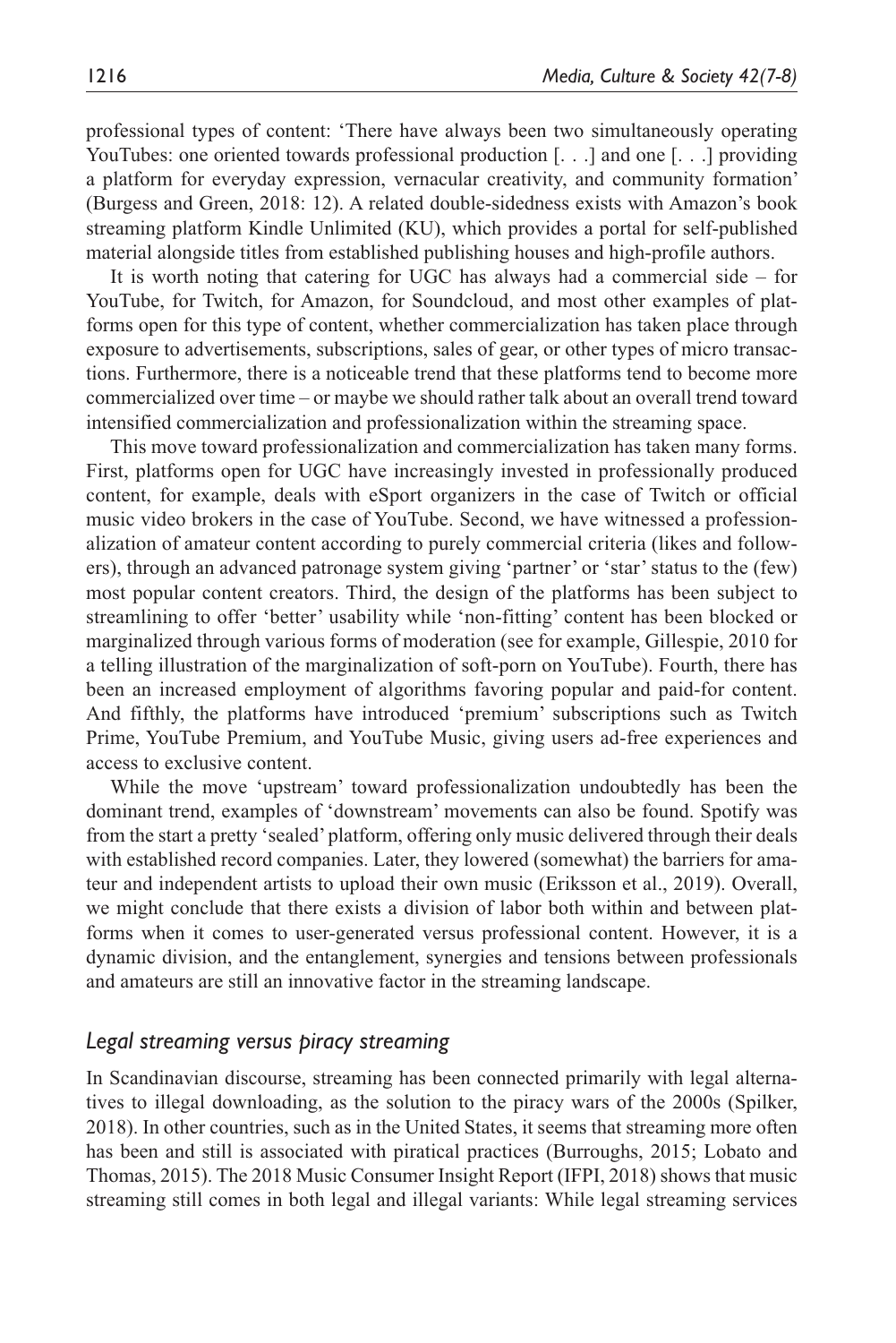experience a formidable growth, 38% of the global music listeners still acquire music through illegal means, and the most popular form of copyright infringement is 'streamripping' (recording audio streams from sites like YouTube).

Historically, piracy (as well as legality) has been a moving target. Lobato (2017) analyzes how various forms of streaming piracy has developed in the 2010s and largely replaced the dominant torrent-based downloading piracy of the 2000s, while at the same time leading to a fragmentation of piracy: The use of illegal, mobile streaming sites; tricking of platform filters to upload/share illegal content on UGC sites like YouTube and Twitch; geoblock-violations through VPN/DNS services; jailbreaking of TV-extension devices such as Apple TV or modification of open-source media players such as Kodi. Burroughs (2015) also makes the observation that media piracy has changed in form and organization. While the 2000s belonged to the massive and conspicuous piracy networks and services, in the 2010s piracy has taken on a more hidden and ephemeral character, not any longer happening in online communities, but through provisional alliances.

Access to simulcasts of real-time sports, popular series and other attractive content is provided through temporary indexing sites, moving accounts and shout-outs. A telling example of this was given by a Twitch user: Ahead of a champion match in boxing, a streamer had created several hundred 'false' Twitch accounts. Each time Twitch's detection system discovered the illegal broadcast – which usually took a minute or so – the transmission was moved to another account. Rumors about such actions were often spread on sites like Reddit (Ask et al., 2019). Modern piracy, in Burroughs' account, also takes the form of more mundane activities such as borrowing and exchanging accounts from and between relatives and friends, sharing logins and passwords, and siphoning free promotions and subscriptions. Piracy streaming is 'theorized as a liminal space, wherein streamers ephemerally buck the media logic of media industries' (Burroughs, 2015: 18).

Jakobsson and Stiernstedt (2010) provide a different take on the interplay between piracy and legality. They argue that the real pirates are not Burroughs' volatile tricksters, but the mega ventures of Silicon Valley with YouTube in front. Their claim is that YouTube eventually became accepted not because YouTube were smaller pirates than The Pirate Bay, but precisely because they were bigger pirates. Pirate Bay was still small and marginal enough for the record companies to dare to penalize and prosecute, while YouTube had grown too big and had too powerful friends. Under high pressure, the established media industries felt forced to negotiate with new players and accept new rules of media distribution, thereby moving the borders of legality in the same token. In a related type of argument, Spilker (2018) argues that the rise of Spotify does not represent 'the triumph over piracy' but rather 'the triumph of piracy'.

Thus, piracy has in different ways played an invaluable role in developing the contemporary streaming landscape (Allen-Robertson, 2013). Bureau (2014) makes a distinction between 'conformist' and 'subversive' forms of piracy and piratical technologies. Conformist piracy occurs when piracy develops into 'a stable deviance that is recognized and combated by the authorities' (p. 427). Subversive piracy, however, successfully challenges society's status quo and transform the rules and values of the society: 'The game change and the pirates are no longer deviants but legitimate entrepreneurs' (p. 427).

This is a distinction that resembles the different types of piracy we have described earlier. However, Bureau underestimates the permeability and transformability of both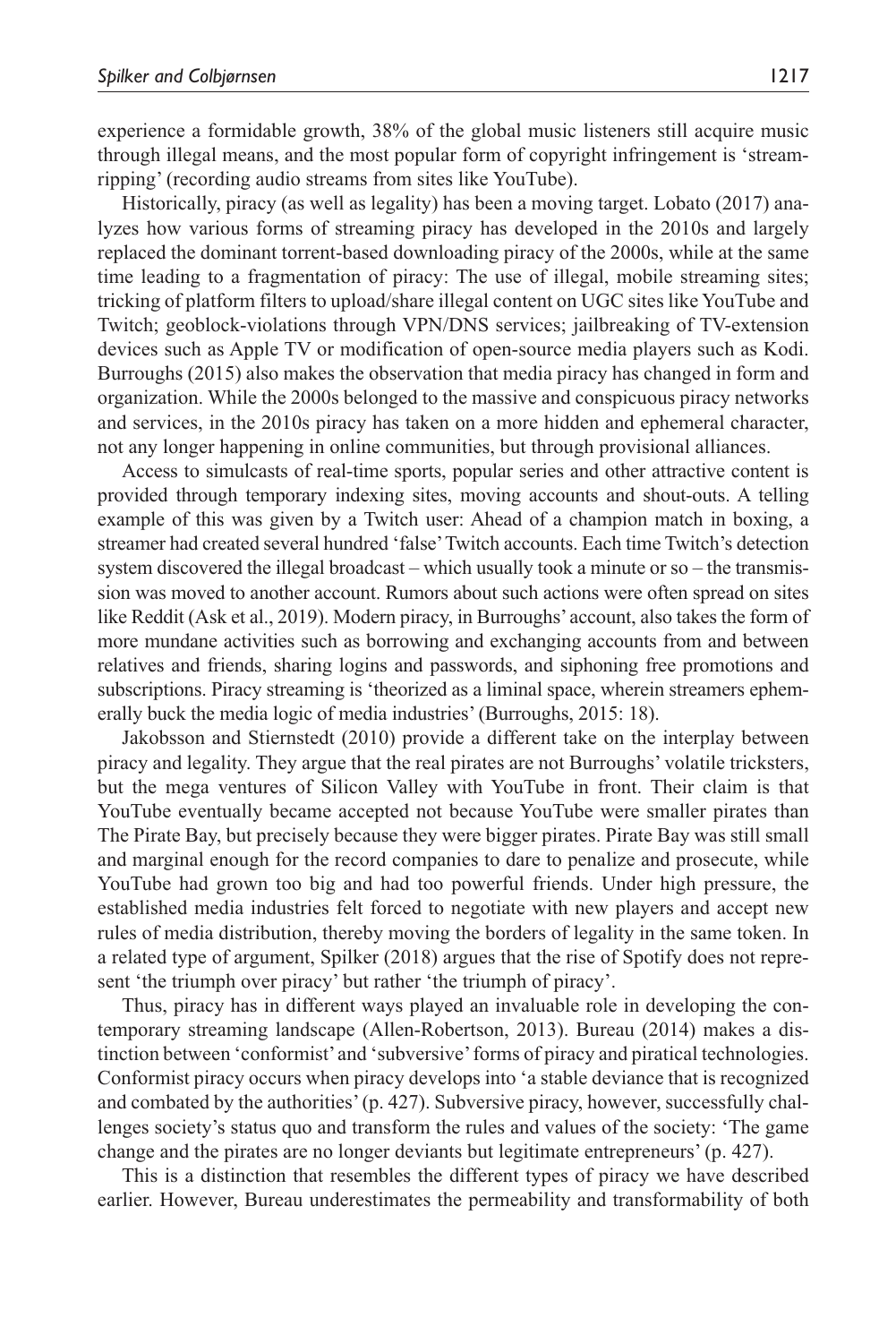types. A dominant trait in the recent years is how services like Netflix, YouTube, and Twitch face reinforced accusations of copyright violations from right holders (Evens and Donders, 2018; Lobato, 2019). For this and other reasons, the services assimilate more of the traditional logic and priorities of the established media industries (Burgess and Green, 2018) – thus, the subverts become themselves subverted. The other distinct trend we can observe is the fragmentation and ephemeralization of 'conformist' piracy that Lobato (2017) and Burroughs (2015) describes. Obviously, this represents a displacement of piracy toward marginality. However, it is nevertheless probable that the inventive tactics of the ephemeral pirates will be a shaping factor of streaming in the years to come. The piracy-legality dimension is still unsettled.

#### *Live versus on-demand streaming*

The rise of streaming services has been tightly coupled to the promise of individual freedom and flexibility. The new technologies would provide the media user with the possibility to choose what and when to watch or listen through self-scheduling, time-shifting, and on-demand retrieval. In that manner, these technologies constitute a threat to the media industries that are based on live and scheduled content delivery, specifically, the television and radio industries. For some years, researchers and media analysts have been discussing to what extent Netflix, Hulu, YouTube, and other on-demand streaming services would represent the death of linear-TV (see for example, Buonanno, 2016; Lotz, 2018). It had become a kind of established truth in media studies that only sports and other great events would uphold the linearity and liveness of traditional television (see for example, Stover and Moner, 2014).

In this light, the emergence and rising popularity of live streaming in various forms in recent years may have come as sort of a surprise. Nonetheless, live streaming has expanded – in all the variants we have discussed so far, both as user-generated and as professional, legal and illegal forms.

The live-streaming platform Twitch is probably the best example of the turn toward live. It has a pre-history (as 'Justin.tv') dating back to 2007, starting as a general-purpose platform for all types of event live streaming, with a wide range of categories such as 'News & Tech', 'Divas & Dudes', 'Sports', 'Music', and 'Gaming'. In 2011, the gaming section was separated from the rest of Justin.tv and rebranded as 'Twitch.tv'. Indeed, even if Twitch has now opened once again up for other categories than gaming, it is as a game live-streaming platform that Twitch has become famous. With more than 2.2 million monthly broadcasters (Taylor, 2018), it mixes user-generated broadcasts, with an increasing range of professional content such as eSport tournaments and speed gaming contests. Twitch was bought by Amazon in 2014.

Twitch's main contender when it comes to game streaming content, YouTube, followed in 2013 with the launch of YouTube Live, and, notably, social media platforms like Facebook (2016) and Instagram (2017) have also invested in live-streaming features.

Another form of live streaming is the usually illegal simulcasting or re-broadcasting of television programs – that is, the unauthorized forwarding of media content that is initially only available through subscriptions on pay TV or in other ways restricted. For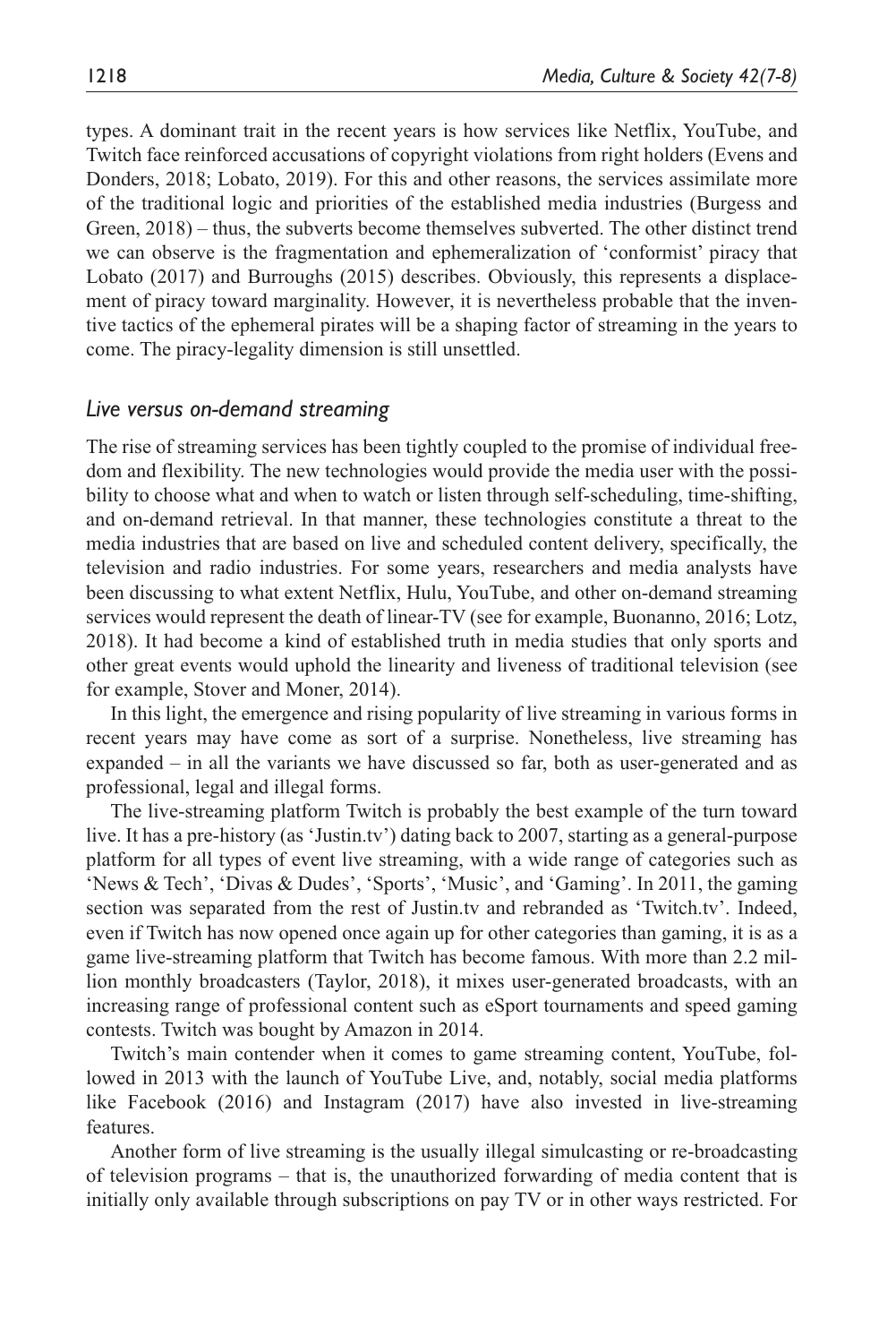a while, this type of re-broadcasting took place quite openly, as with Justin.tv and Popcorn Time in its heydays. As the discussion and examples that we gave in the piracy section show, this type of activity is still common, but has taken on a more fringe and ephemeral character.

Perhaps, even more important is the way traditional broadcasters have led in fostering a revival of professional live content in the streaming domain (Sørensen, 2015). Evens and Donders (2018) show how traditional broadcasters and pay-television operators have started to integrate streaming into their current offerings or launching stand-alone services. To be able to battle in the new marketplace, they have assembled their most valuable assets – their content rights, including their rights to scheduled live transmissions of sports and other events – and used them as a spearhead to get a hold in the market.

In 2015, 'binge-watching' was perhaps the trendiest word of the year, reflecting how the Netflix model of releasing all episodes of a series at the same time threatened to disrupt traditional ways of television programming. However, 2 years later, HBO Now struck back, releasing the seventh season of Game of Thrones episode-wise, in the traditional manner with new episodes at US prime time every Sunday evening – demonstrating that the streaming generation was willing to be seated in front of the screen at set times. Sanson and Steirer (2019) argue that '"live" viewing seems less a vestige of legacy television than the next big frontier of streaming' (p. 13). Evens and Donders (2018) point at the irony: 'It seems that live television has become the killer app for on-demand platforms that always wanted to revolutionize the business of live television' (p. 66).

On the consumer side, users have discovered that live streaming has some affordances that are not easily replaced by on-demand – actuality, of course, as the example of Game of Thrones illustrate, but also presence and sociability, which possibly accounts for much of the popularity of Twitch (see Spilker et al., 2018; Taylor, 2018). Streaming as a service is maturing, and, as part of this, a new division of labor between live and on-demand is under negotiation.

### *Streaming on focused versus multi-purpose platforms*

Streaming platforms differ when it comes to what kinds or range of usages they facilitate. They have to balance between being technically specialized or multi-feature platforms – between being especially good at something and catering for a plethora of uses. As we saw, Twitch has developed from the bottom-up as a platform dedicated to live streaming, and this has been and will possibly continue to be a main advantage in competition with other platforms now investing in live streaming. Instagram, Twitter, Facebook, and YouTube are social network or video-on-demand platforms that have to add live streaming onto a differently designed technical infrastructure. This probably explains why YouTube has not been especially successful with its heavy investment in YouTube Live. Conversely, Twitch faces the same challenge when developing on-demand features.

Another example regards the degree of social media functionality that streaming platforms offer. On on-demand services focusing on professional content – such as Netflix or the streaming services of the established broadcasters – the amount of social media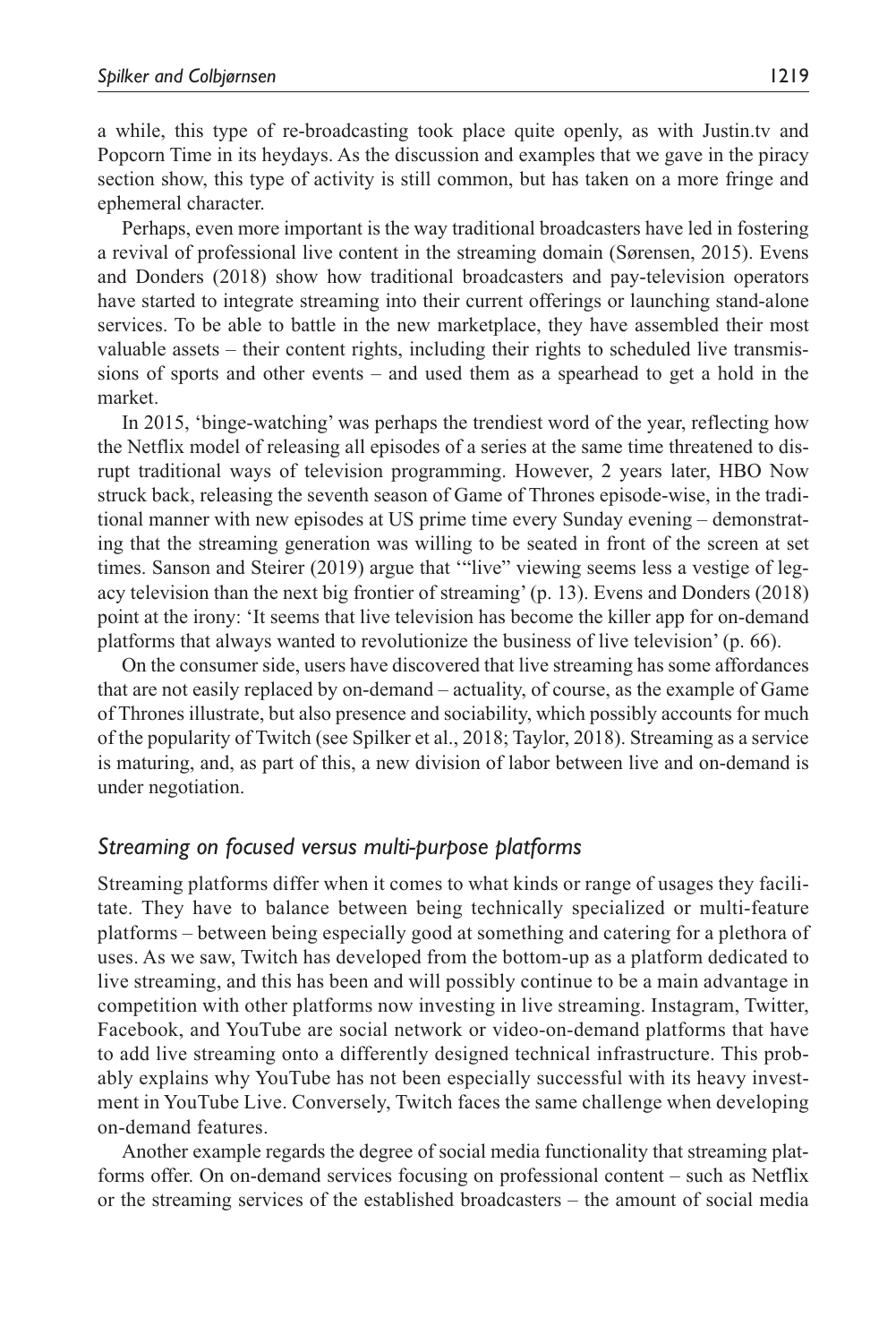functionality is usually very limited. On Twitch, however, features such as chat and friend lists are a central part of the design, and the interactions between users are very much part of the content of the broadcasts. In its early years, Spotify focused a lot on community creation through social media functionality – however, with limited success (Hagen and Lüders, 2017). The company has more recently concentrated its investments in the development of recommendation technology (Eriksson et al., 2019). On the other side of the spectrum, we see that platforms that must be regarded as primarily social media platforms are experimenting with streaming functionality and features. Facebook, for example, has recently established both a live-streaming service, Facebook Live, and an on-demand service, Facebook Watch.

The coupling of streaming with e-commerce is another case in point. This has been a site of intense innovation and aggressive development in the later years, especially on the ad-based platforms. In a global context, Cunningham and Craig's (2019) analysis of the Chinese live-streaming industry and Van Dijck et al.'s (2019) comparative analysis of the Western and the Chinese platform ecosystems shows that e-commerce forms an integral part of Chinese streaming services, pointing at the importance to look beyond singular platforms to include considerations of the infrastructural aspects of the ecosystems they are part of.

Gillespie (2018) claims that it is imperative that platforms include more and more features as responses to demands for growth and competition. Live streaming as a feature for ever more platforms may seem to confirm this. However, we also find examples on the opposite end – for example – the narrowing of Justin.tv/Twitch to focus solely on game-related content back in 2011 and the downgrading of social media functionality on Spotify. Streaming and social media users seem to develop preferences for different types of platforms for different types of content and practices, depending on which platform is most suitable. Burgess and Green (2018) talk about a 'cross-platform model of practice' where users are accustomed and confident with operating across an array of streaming and social media platforms. Twitch users have been found to navigate across platforms: While Twitch was used for live streaming, users would learn about special happenings or controversies on Reddit, watch highlights and replays on YouTube and communicate with friends and fellow players through VoIP-communities such as Discord or TeamSpeak (Spilker et al., 2018).

#### *Niche audience versus general-audience streaming*

Finally, our fifth dimension deals with the tension between platforms catering to specific or general audiences. Generally, there is a drive for commercial services over time to try to expand and reach as broad an audience as possible – just as there is an urge to test out new features and functionality. But the starting point is usually niches in the marketplace, where the platforms have a stronghold. Users can be delimited on the basis of, for example, interests, affiliation, and linguistic or geographic borders. Most people will think of YouTube as a general audience platform. However – as can be discerned by looking at its most popular channels – the platform has a special stronghold among the music and gaming communities. Therefore, it was a natural move when the company in 2018 established YouTube Music as a service especially targeted at their music audience.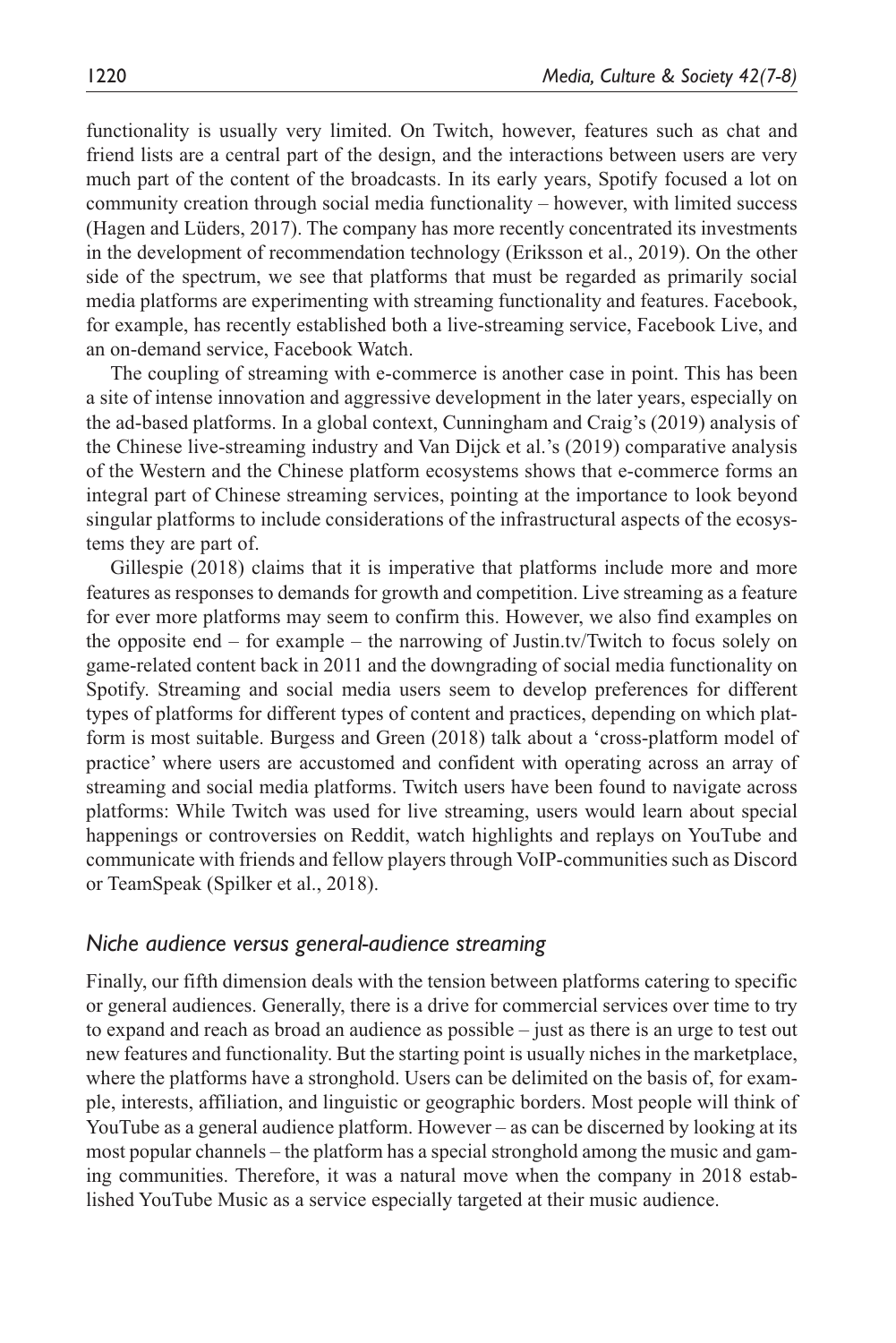However, Twitch has for several years catered especially to the gaming community, but has, since Amazon's acquisition in 2014, moved to become more of a general-audience platform for live streaming. The company appears fully aware that it has become the world's leading live-streaming platform by tapping into the engagement of a specific and committed user group rather than catering to a general public. By continually scripting its users as gamers, including investments in exclusive eSport competitions and cooperation with game development companies, the company is trying to keep the gaming community aligned. At the same time, Twitch and Amazon are eager to exploit the position of the platform to reach out to a broader audience – as indicated both by the new content categories and by bundling with Amazon Prime. However, opening up the platform runs the risk of loss of community and a less loyal user constituency. The tension between niche and general audience is also witnessed in digital book streaming where Kindle Unlimited and Storytel both run a double game: They cater to niche audiences for specific genres (e.g. romance, erotica, crime), while also offering broad and comprehensive catalogs.

Perhaps, the most important distinctions regarding audience reach are the ones based on language or geography. Burroughs (2015) distinguishes between three types of services in this regard: (1) *transnational* streaming companies, such as most of the services we have been discussing, which have established their services in a host of different countries; (2) *national* streaming companies, which operate within the confines of the nation state (or another delimited territory) and (3) *diasporic* streaming, which covers streaming companies that cater to a single niche or diasporic network (e.g. services such as iROKO.tv offering Nollywood films to the Nigerian diaspora).

We should note that the composition of the markets varies considerably according to type of media content. In the case of music streaming, transnational or global actors are dominating. The situation is somewhat more nuanced when it comes to film/television and to publishing (Sanson and Steirer, 2019). In the television and film markets, national networks and public broadcasters maintain strong positions, and markets are still delineated by national and regional boundaries, perpetuated by language barriers and licensing arrangements. Netflix is perhaps the one actor in television and film that has successfully targeted a global streaming audience. The world of books is similarly split: While the market for English language ebooks and audio books is dominated by Amazon, there continue to be substantial national and regional differences.

### **Conclusion**

We started this article with a brief historical review, showing how streaming during the last decades has moved from the periphery to the center of Internet development and has affected all traditional media industries. At the same time, we noted how streaming solutions come in a multitude of variants. We then went on to identify five key dimensions in the streaming domain. These dimensions have a descriptive aspect: They constitute a conceptual framework that can be used to identify the characteristics of different streaming solutions and contrasts between them. They have a prescriptive aspect: They clarify the scope of opportunities for producers and users of streaming services. Finally, they have an explanatory aspect: They can be used to account for the dynamics within the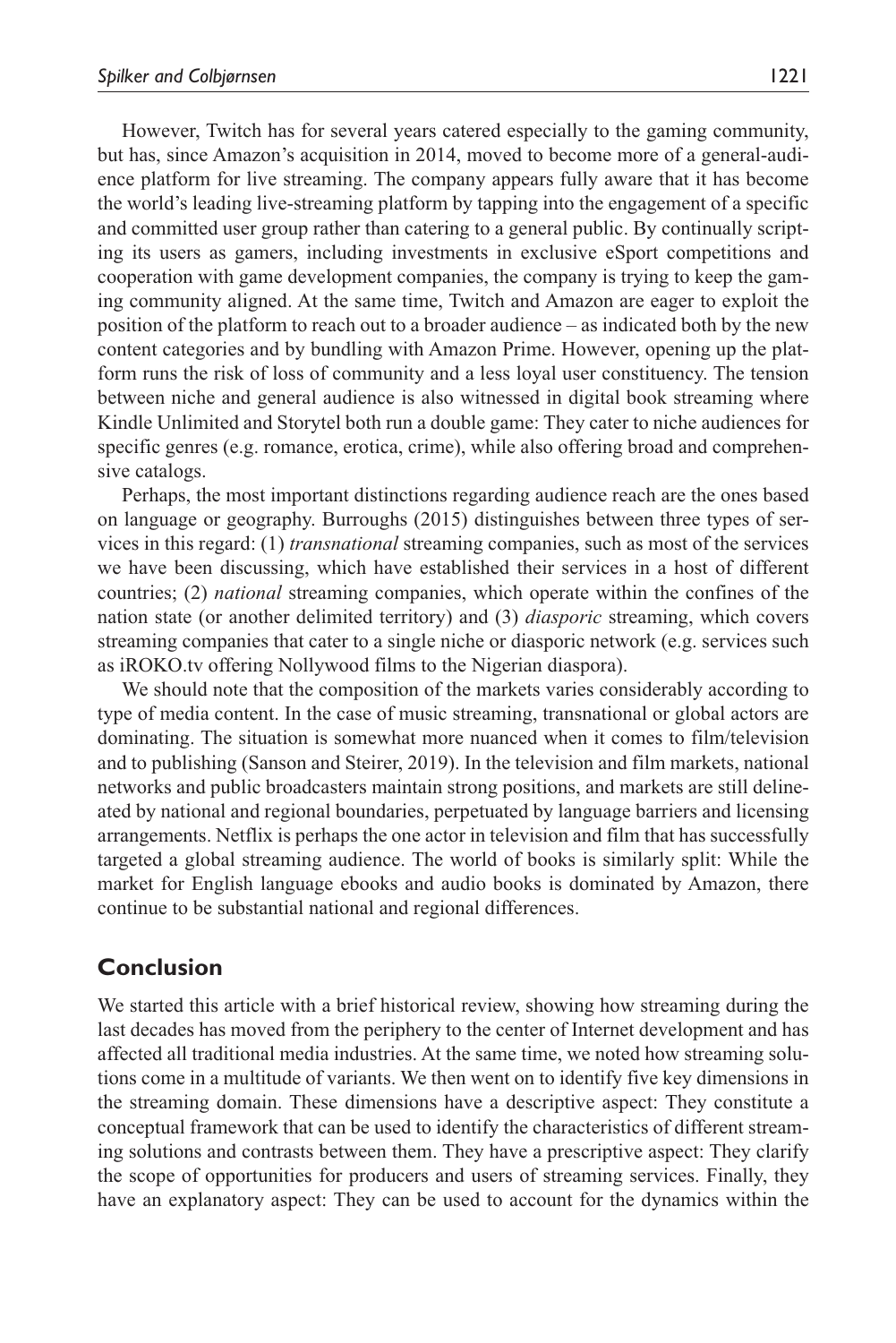field. Streaming is a field where the strategies and practices of the parties involved are rapidly evolving and shifting. Throughout the discussion, we have identified some traits that at least for the time being seem to characterize the development.

First, there is a trend that professional content is becoming more important also for services initially based on UGC. However, UGC is still important, but arguably under conditions over which users have less and less control (Burgess and Green, 2018).

Second, the trend is that legal streaming is taking an increasing hold of the streaming field while piracy is being displaced to the fringes and outskirts, where it assumes new, more volatile and ephemeral shapes.

Third, we can debunk the myth that on-demand is going to replace live broadcasting wholesale. Rather, a new division of labor between live and on-demand is under negotiation.

Fourth, Gillespie (2018) is only partly right in claiming that it is imperative that platforms include more and more features as responses to demands for growth and competition. Users are comfortable with and confident with operating across an array of platforms for different purposes, and for platforms the most important is to be recognized as best at one or a combination of some functions or features.

Fifth, the trend toward transnational services was manifested quite early in the streaming history, but operates differently across industry sectors and content types. By targeting niche audiences – whether based on cultural, linguistic, or geographic characteristics – a company can still gain a competitive advantage.

This article is an intermediate step in our own research, and some of our claims need to be substantiated through further research. However, our conceptual work has clear implications for the identification of important research tasks in the field. Streaming as a key distribution technology for media content is a fairly young phenomenon and still relatively little research exists in the field. Especially, very little comparative work has been done – the study of Herbert et al. (2018) being one exception. Our discussion points to the importance of doing more comparative research on the phenomenon.

Streaming is a concept that metaphorically unites people across industries, practices, and content. While we earlier listened to music, read books, and watched TV and film – now we all stream. Our discussion points to some similarities as well as differences with regard to industrial constellations, content facilitations, and user practices. To start with the industrial constellations, streaming has become a common distribution technology for what used to be and still involves, to a large degree, separate industries with specific characteristics (c.f. Herbert et al., 2018).

Our five dimensions can be used to assess the streaming field more thoroughly and get a better understanding of the implications of different trajectories – for example, how the relationship between professional and user-generated or on-demand and live content has affected the industries in different ways or how specific-audience and general-audience services are configured differently. A special topic that is in urgent need of more attention is the relationship between established players within the industries and new players coming from the technology side (c.f. Evens and Donders, 2018). As we have touched upon briefly, the different industry players have reacted – co-operated and competed – differently with new companies such as YouTube, Amazon, Netflix, and Spotify.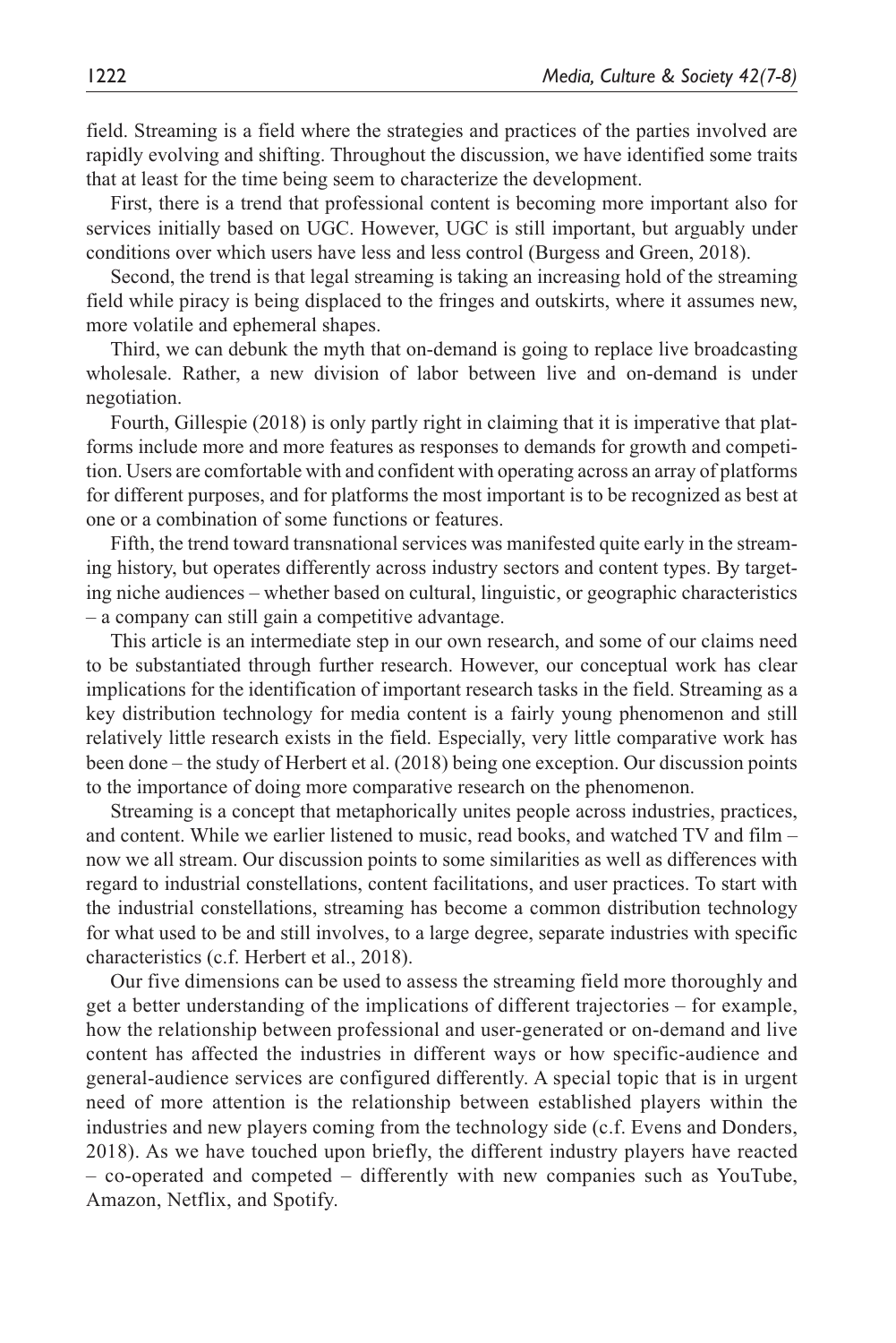With regard to user practices, our conceptual discussion opens up a broad range of important research questions. For example, in relation to the current upsurge of live streaming: Convenience, flexibility, and control have been identified as explanations for the rapid uptake of on-demand streaming solutions (Spilker, 2018). However, our research on Twitch use showed that presence and sociability accounted for the popularity of live game streaming (Spilker et al., 2018). Thus, the new division of labor between on-demand and live features will to a large degree depend on user preferences and practices. Which are the different factors that are important for users' choices, and are these weighted differently with respect to media types?

Another research task that emerges from our discussion regards the preferences for dedicated versus multi-feature platforms. We referred to Burgess and Green's (2018) study of YouTube users and our own study of Twitch users, arguing that users are confident with operating across an array of streaming and social media platforms. What is the adequacy of these descriptions in relation to the broader constituency of streaming users, and, again, are there any differences in this respect with regard to the type of media content or to live versus on-demand use?

A third example of research tasks regards the new, more volatile and ephemeral forms of piracy identified by Burroughs (2015). As argued among others by Allen-Robertson (2013), piracy has historically played an invaluable role in developing the streaming landscape. For example, Spotify is built on former p2p-technology (Eriksson et al., 2019), and YouTube successfully transformed the borders between legality and piracy (Jakobsson and Stiernstedt, 2010). Will today's piracy remain a 'conformist piracy' (Bureau, 2014), an oppressed deviance, or will some of the piratical practices that today are considered illegal form the basis of new business practices?

Overall, more cross-industry and cross-practice research is needed to get a better understanding of streaming as a phenomenon and how it evolves. In this article, we have investigated the key dimensions of the concept of streaming in relation to contemporary media discourses. We maintain that such a broad and open-ended approach to streaming is more useful at present, rather than attempting to provide a limited definition of the phenomenon. Borders and distinctions are under negotiation and in flux: between legal and illegal, between live and on-demand, between user-generated and professional content, between national and global. For example, the differences between a basically professional content platform like Netflix, a basically UGC platform like YouTube and a basically social media platform like Facebook (offering Facebook Watch) is clearly not fixed and stabilized, neither economically nor culturally. Therefore, an exclusion of any of these from a definition of streaming is at best premature.

### **Funding**

The author(s) received no financial support for the research, authorship, and/or publication of this article.

### **ORCID iD**

Hendrik Storstein Spilker **D** <https://orcid.org/0000-0003-1792-4464>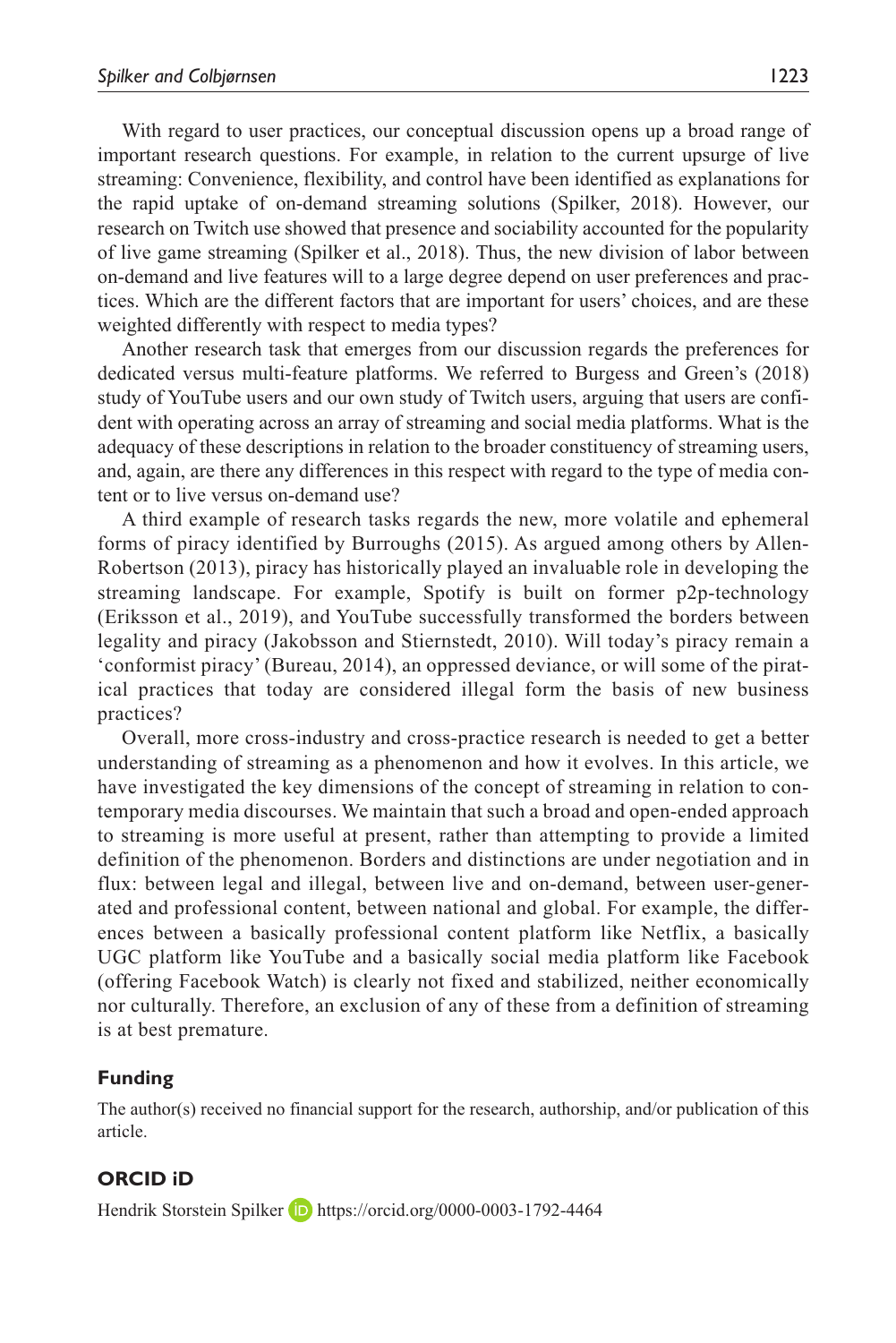#### **References**

- Allen-Robertson J (2013) *Digital Culture Industry: A History of Digital Distribution*. Basingstoke: Palgrave Macmillan.
- Ask K, Spilker HS and Hansen M (2019) The politics of user-platform relationships: co-scripting live-streaming on Twitch.tv. *First Monday* 24(7). Available at: [https://firstmonday.org/ojs/](https://firstmonday.org/ojs/index.php/fm/article/download/9648/8054) [index.php/fm/article/download/9648/8054](https://firstmonday.org/ojs/index.php/fm/article/download/9648/8054) (accessed 1 July 2019).
- Atton C (2004) *An Alternative Internet: Radical Media, Politics and Creativity*. Edinburgh: Edinburgh University Press.
- Buonanno M (2016) (Not yet) the end of television: editor's introduction [Special issue]. *Media and Communication* 4(3): 95–98.
- Bureau S (2014) Piracy as an avant-Gardist deviance: how do entrepreneurial pirates contribute to the wealth or misery of nations? *International Journal of Entrepreneurship and Small Business* 22(4): 426–438.
- Burgess J and Green J (2018) *YouTube: Online Video and Participatory Culture*. Cambridge: Polity Press.
- Burroughs BE (2015) *Streaming media: audience and industry shifts in a networked society*. PhD Thesis, The University of Iowa, Iowa City, IA. Available at: <http://ir.uiowa.edu/etd/1833> (accessed 3 February 2020).
- Colbjornsen T (2012) The janus strategy: launching a norwegian ebook distribution service in an internationalized publishing industry. *International Journal of the Book* 9(1): 61–78.
- Csikszentmihalyi C, Mukundane J, Rodrigues GF, et al. (2018) The space of possibilities: political economies of technology innovation in sub-Saharan Africa. In: *Proceedings of the 2018 CHI conference on human factors in computing systems* (Paper No. 306), Montreal QC, Canada, 21–26 April.
- Cunningham S and Craig C (2019) *Social Media Entertainment: The New Industry at the Intersection of Hollywood and Silicon Valley*. New York: New York University Press.
- Dixon WW (2013) *Streaming: Movies, Media, and Instant Access*. Lexington, KY: Kentucky University Press.
- Eriksson M, Fleischer S, Johansson A, et al. (2019) *Spotify Teardown: Inside the Black Box of Streaming Music*. Cambridge, MA: The MIT Press.
- Evens T and Donders K (2018) *Platform Power and Policy in Transforming Television Markets*. London: Palgrave Macmillan.
- Gillespie T (2010) The politics of 'platforms'. *New Media and Society* 12(3): 347–364.
- Gillespie T (2018) *Custodians of the Internet: Platforms, Content Moderation, and the Hidden Decisions That Shape Social Media*. New Haven, CT: Yale University Press.
- Hagen AN and Lüders M (2017) Social streaming? Navigating music as personal and social. *Convergence: The International Journal of Research into New Media Technologies* 23(6): 643–659.
- Herbert D, Lotz A and Marshall L (2018) Approaching media industries comparatively: a case study of streaming. *International Journal of Cultural Studies* 22: 349–366.
- IFPI (2018) Music consumer insight report. Report. London. Available at: [https://www.ifpi.org/](https://www.ifpi.org/downloads/Music-Consumer-Insight-Report-2018.pdf) [downloads/Music-Consumer-Insight-Report-2018.pdf](https://www.ifpi.org/downloads/Music-Consumer-Insight-Report-2018.pdf) (accessed 3 February 2020).
- Jakobsson P and Stiernstedt F (2010) Pirates of Silicon Valley: state of exception and dispossession in Web 2.0. *First Monday* 15(7). Available at: [http://firstmonday.org/ojs/index.php/fm/](http://firstmonday.org/ojs/index.php/fm/article/view/2799/2577) [article/view/2799/2577](http://firstmonday.org/ojs/index.php/fm/article/view/2799/2577) (accessed 3 February 2020).
- Johansson S, Werner A, Aaker P, et al. (2018) *Streaming Music: Practices, Media, Cultures*. London: Routledge.